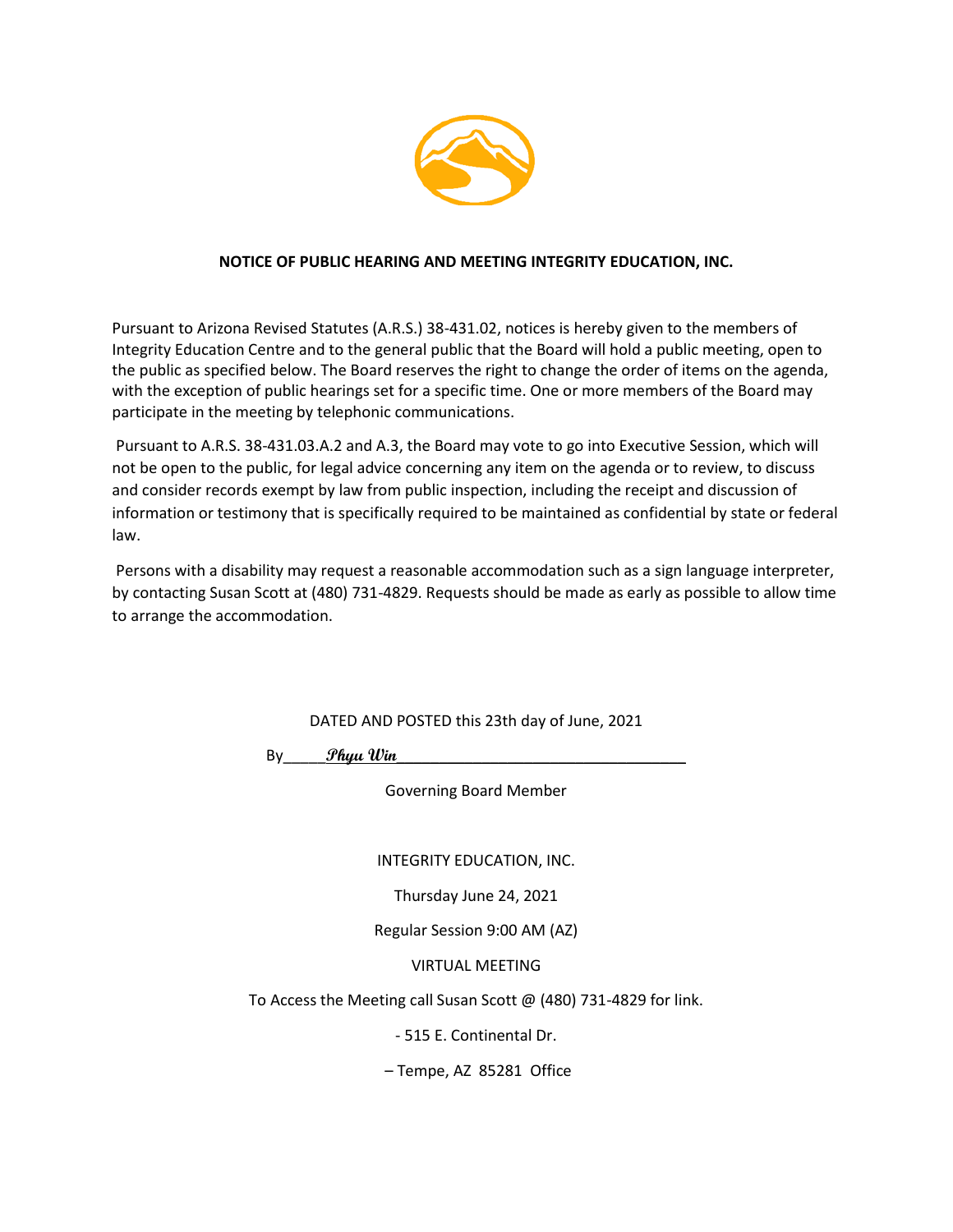

## NOTICE OF PUBLIC REGULAR SESSION

# AGENDA

Thursday June 24, 2021

The President will call the meeting to order.

#### **2. Adoption of Agenda**

The Board will now approve the formal agenda.

#### **3. Audience of Citizens**

At this time, the President of the Board will ask members of the audience if they would like to speak regarding any issue before the Board. **No formal action** may be taken on any issue unless the item appears on the Agenda. Members of the public wishing to comment on an agenda item may do so at the time the item appears on the agenda. Items not on the agenda may be addressed during the "Audience of Citizens". **The Board may respond to criticism, ask that staff review a matter, or place an item on future agenda.**

Public comment is limited to three (3) minutes and may be shortened at the discretion of the Board's President. Please state your full name, address, and organizational affiliation if applicable.

#### **4. Executive Session**

A.R.S. § 38-431.03 permits an executive session or closed meeting to be held for discussion and consideration of any of seven particular subjects. A majority of the members of the Governing Board must vote to convene an executive session during a public meeting held prior to the executive session. The general public is properly excluded from such a session. Only those individuals necessary to the conduct of such a meeting may be present. All matters discussed in an executive session must be kept confidential by those attending. No vote may be taken during an executive session. Any final action on an item discussed in an executive session must be taken during a public meeting. A.R.S. § 38-431.03.

The purposes for which an executive session discussion may be held are the following:

- A. Personnel matters involving a specific individual.
- B. Confidential records.
- C. Student discipline matters.
- D. Legal advice provided by the public body's attorney.